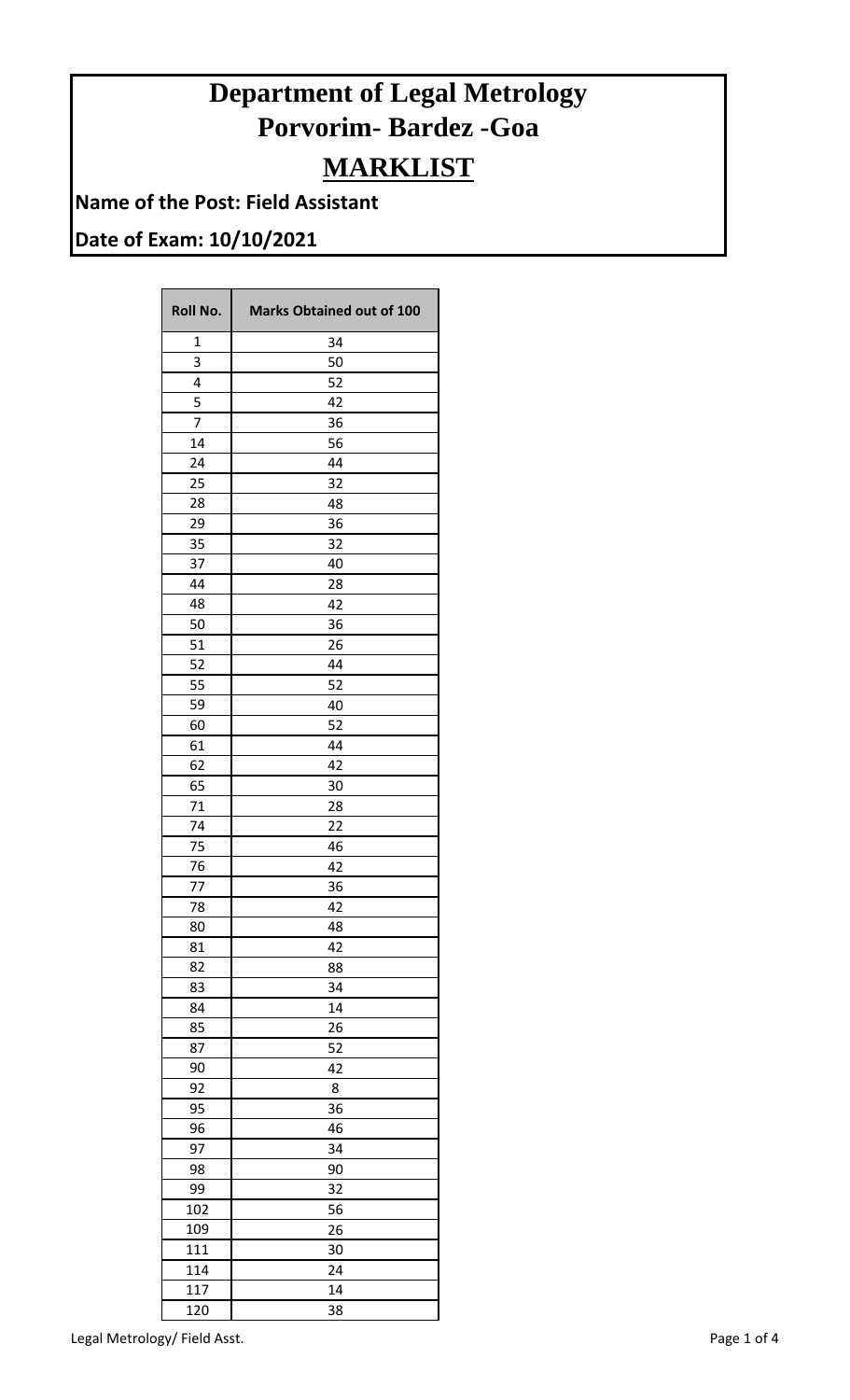| <b>Roll No.</b> | <b>Marks Obtained out of 100</b> |
|-----------------|----------------------------------|
| 121             | 48                               |
| 123             | 36                               |
| 127             | 52                               |
| 129             | 56                               |
| 132             | 34                               |
| 139             | 26                               |
| 140             | 24                               |
| 141             | 44                               |
| 142             | 20                               |
| 143             | 62                               |
| 149             | 28                               |
| 151             | 32                               |
| 152             | 36                               |
| 155             | 62                               |
| 156             | 32                               |
| 161             | 42                               |
| 163             | 38                               |
| 165             | 40                               |
| 169             | 32                               |
| 170             | 30                               |
| 171             | 28                               |
| 172             | 34                               |
| 173             | 38                               |
| 177             | 34                               |
| 179             | 32                               |
| 182             | 34                               |
| 184             | 38                               |
| 185             | 40                               |
| 191             | 36                               |
| 194             | 50                               |
| 197             | 38                               |
| 198             | 42                               |
| 199             | 74                               |
| 200             | 38                               |
| 201             | 54                               |
| 203             | 38                               |
| 204             | 54                               |
| 205             | 70                               |
| 210             | 50                               |
| 211             | 42                               |
| 212             | 50                               |
| 213             | 30                               |
| 214             | 42                               |
| 215             | 40                               |
| 223             | 30                               |
| 226             | 36                               |
| 227             | 62                               |
| 230             | 22                               |
| 231             | 24                               |
| 232             | 60                               |
| 234             | 34                               |
| 237             | 50                               |
| 238             | 58                               |
| 239             | 42                               |
| 240             | 34                               |
| 242             | 30                               |
| 243             | 40                               |
| 244             | 34                               |
| 245             | 32                               |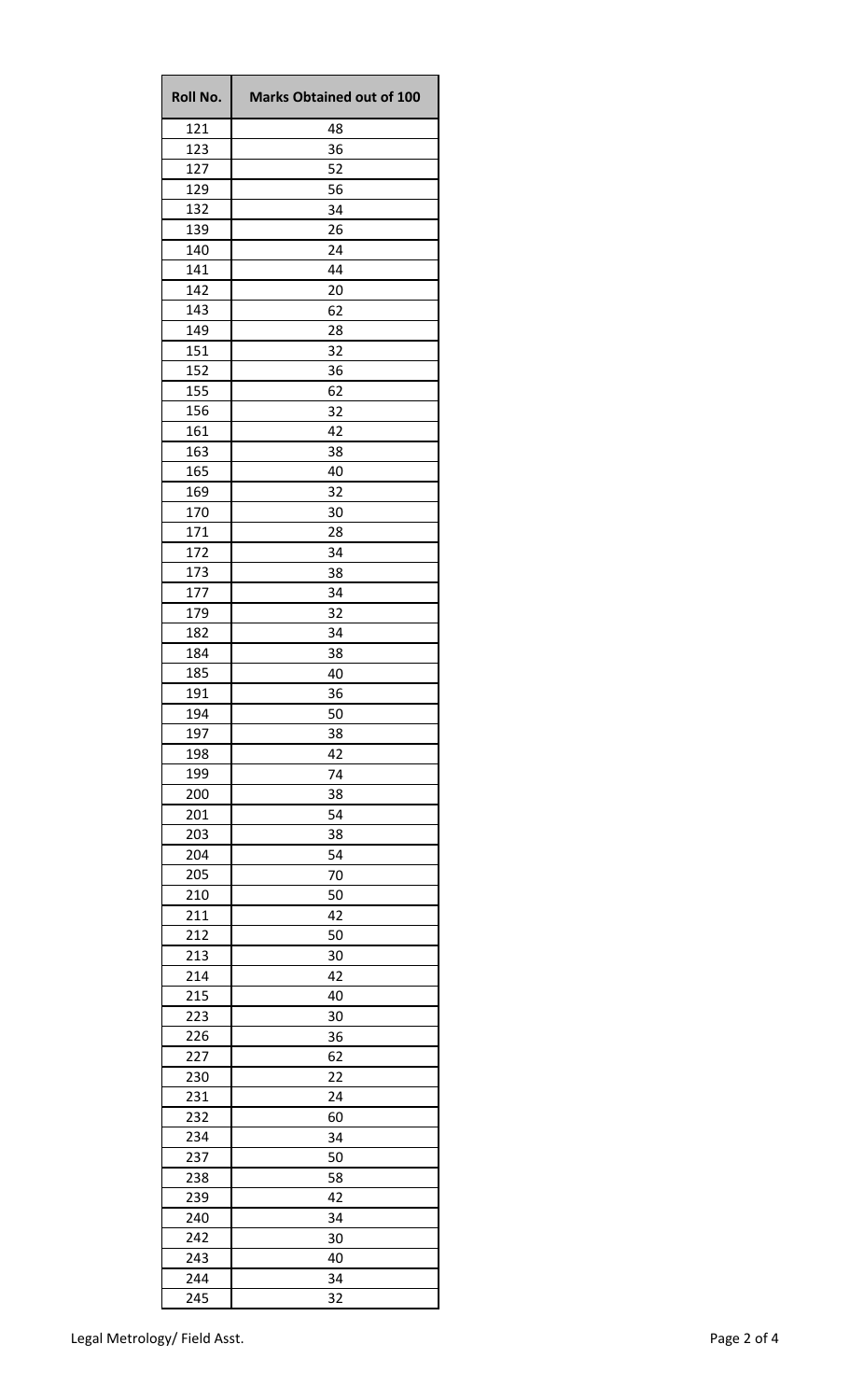| <b>Roll No.</b> | <b>Marks Obtained out of 100</b> |
|-----------------|----------------------------------|
| 252             | 46                               |
| 253             | 58                               |
| 255             | 46                               |
| 260             | 38                               |
| 261             | 30                               |
| 265             | 32                               |
| 266             | 26                               |
| 269             | 32                               |
| 270             | 8                                |
| 271             | 54                               |
| 272             | 24                               |
| 273             | 46                               |
| 274             | 68                               |
| 275             | 60                               |
| 278             | 46                               |
| 282             | 28                               |
| 283             | 32                               |
| 288             | 34                               |
| 289             | 44                               |
| 291             | 24                               |
| 292             | 38                               |
| 294             | 24                               |
| 296             | 28                               |
| 299             | 22                               |
| 300             | 36                               |
| 301             | 50                               |
| 304             | 34                               |
| 305             | 86                               |
| 307             | 20                               |
| 308             | 36                               |
| 317             | 46                               |
| 324             | 30                               |
| 326             | 42                               |
| 331             | 46                               |
| 332             | 52                               |
| 333             | 40                               |
| 334             | 46                               |
| 335             | 28                               |
| 337             | 32                               |
| 339             | 26                               |
| 340             | 48                               |
| 342             | 84                               |
| 344             | 34                               |
| 347             | 24                               |
| 350             | 48                               |
| 355             | 52                               |
| 357             | 44                               |
|                 | 38                               |
| 363             | 30                               |
| 365             |                                  |
| 367             | 34                               |
| 368             | 30                               |
| 369             | 40                               |
| 370             | 38                               |
| 371             | 50                               |
| 375             | 30                               |
| 383             | 42                               |
| 387             | 38                               |
| 388             | 38                               |
| 389             | 28                               |